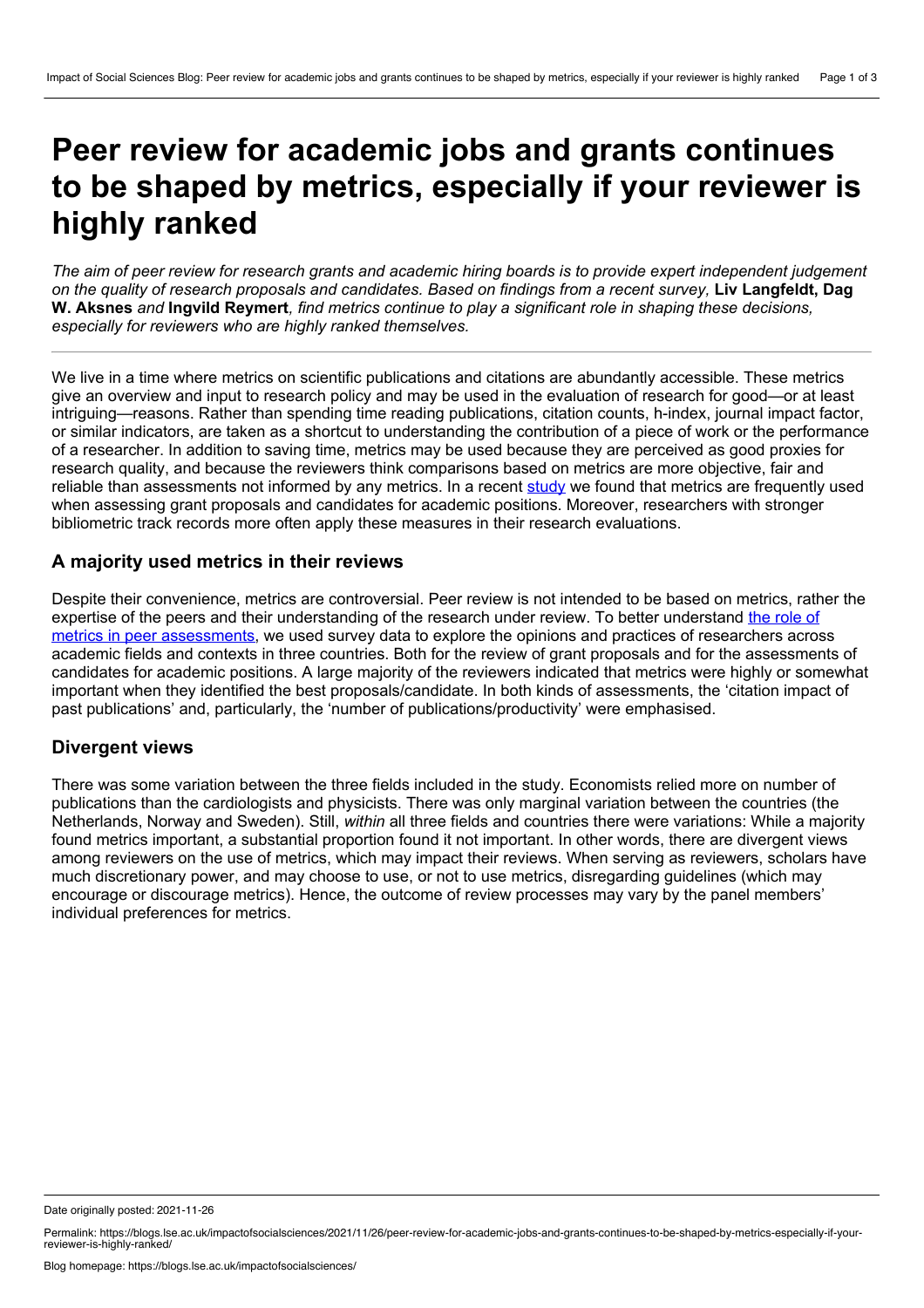

#### **Highly cited scholars more often used citation metrics in their assessments**

Significantly, an emphasis on metrics corresponded with the respondents' own bibliometric performance. Reviewers with higher bibliometric scores more frequently emphasised metrics when they assessed candidates for academic positions, and especially when they assessed grant proposals. For the latter, the probability of perceiving the applicants' number of publications and citation impact as 'highly important' increased along with the respondents' number of publications, whether they had top percentile publications, and with their share of top percentile publications.

an emphasis on metrics corresponded with the respondents' own bibliometric performance. Reviewers with higher bibliometric scores more frequently emphasised metrics when they assessed candidates for academic positions, and especially when they assessed grant proposals.

#### **Are notions of research quality affected?**

Even if metrics affect peer review, our data indicate that reviewers distinguish between characteristics of good research and bibliometrics as proxies for an applicant's or application's potential future success. Whereas, a large majority reported metrics as important in their reviews, only one-fifth indicated that their conclusion was (partly) based on citation scores or journal impact factor when answering the more general question of what they perceived as the best research in their field. Very few respondents indicated citation scores or journal impact factor as sole indicators of the best research. Hence, there is little indication that they saw quantitative indicators as a deciding factor on what constitutes eminent science.

### **Impact on research agendas**

Date originally posted: 2021-11-26

Permalink: https://blogs.lse.ac.uk/impactofsocialsciences/2021/11/26/peer-review-for-academic-jobs-and-grants-continues-to-be-shaped-by-metrics-especially-if-your-reviewer-is-highly-ranked/